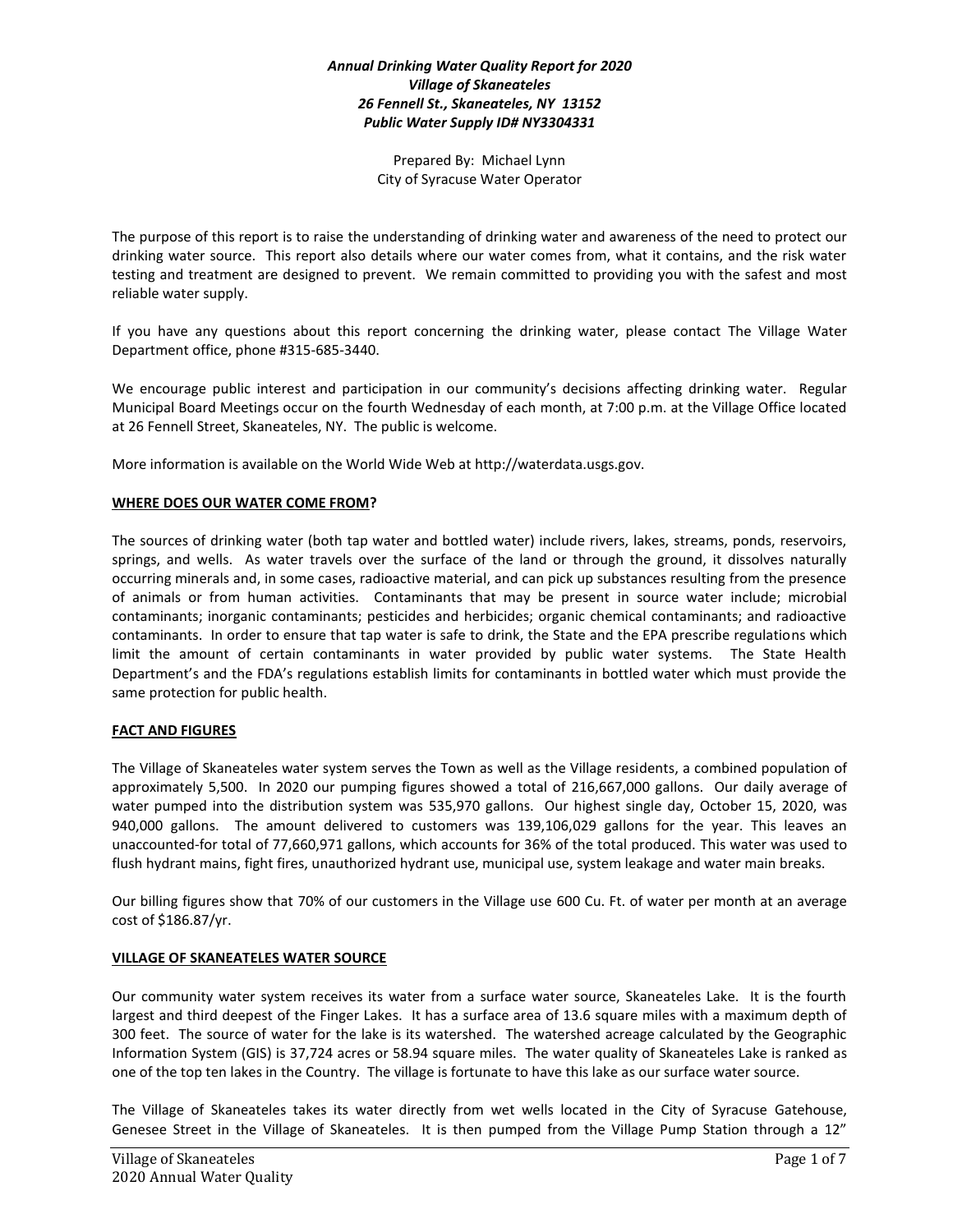dedicated water main to our reserve tanks located on East Street and directly into the Village system. From the stand pipe and elevated water tank, the water is then gravity fed into the distribution system of both the Village and Town water systems.

All the water pumped by the Village Pump Station is treated with chlorine and fluoride by the City of Syracuse prior to entering our water distribution system.

### **SWAP SUMMARY FOR SKANEATELES LAKE**

The NYS DOH has evaluated the Village of Skaneateles' source water susceptibility to contamination under the Source Water Assessment Program (SWAP), and their findings are summarized here. It is important to stress that these assessments were created using available information and only estimate the potential for source water contamination. Elevated susceptibility ratings do not mean that source water contamination has or will occur for the Village of Skaneateles. The City of Syracuse provides treatment and regular monitoring to ensure the water delivered to Village of Skaneateles meets all applicable standards.

This assessment found a moderate susceptibility to contamination for the Skaneateles Lake source of drinking water. The amount of pasture in the assessment area results in a high potential for protozoa contamination. No permitted discharges are found in the assessment area. There are no likely contamination threats associated with other discrete contaminant sources, even though some facilities were found in low densities.

#### **FILTRATION WAIVER**

The Village of Skaneateles along with the City of Syracuse is currently operating under a filtration avoidance extension granted in June of 2004. The waiver has no termination date, and will remain in effect for as long as the City and Village comply with the conditions of the waiver. Since the Village is a filtration avoidance system, it is subject to recent USEPA Long Term 2 Enhanced Surface Water Treatment Rule (LT2) treatment requirements. The Village reviewed LT-2 treatment options and developed plans to meet the requirements of the new rule utilizing Ultraviolet (UV) disinfection technologies. With the installation of the UV system the Village has satisfied all EPA requirements.

## **SKANEATELES LAKE HARMFUL ALGAE BLOOM**

In 2018 the New York State Department of Environmental Conservation set up protocols for confirmed samples of harmful algae blooms (HABs) on Skaneateles Lake. The City begins routine sampling during HAB season and alerts all municipalities along the conduit should the results prove a presence of microcystis (a type of harmful blue-green algae).

Each municipality that utilizes Skaneateles Lake as a drinking source has a different approach to treating the presence of microcycstis due to each systems capability. The Village of Skaneateles water system has the capability to increase the contact time of chlorine for the system as well as increasing the dose of chlorine provided for disinfection.

The Village can also provide extended chlorine contact time by adjusting the configuration of the Village Distribution system – closing all interconnections on the 12 inch water main to the storage facilities and operating the tanks in series. The amount of time that water is in contact with chlorine from the Skaneateles Lake Intakes, to the Village's first customer is greater than 4 hours in this operating mode. By boosting chlorine levels and maintaining the extended contact time, the Village demonstrated that this protocol is effective in removing algal toxins.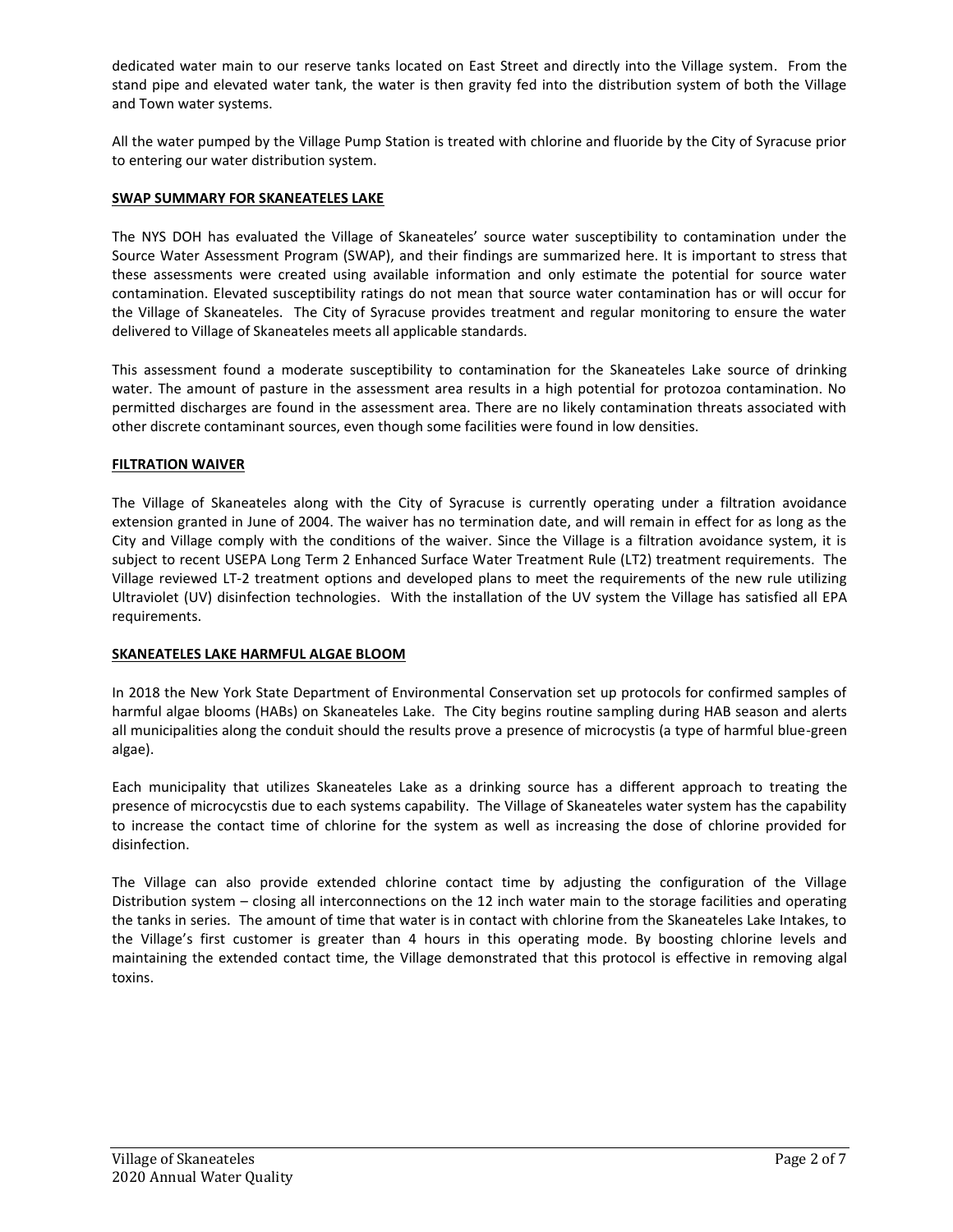### **ARE THERE CONTAMINANTS IN OUR DRINKING WATER?**

As the State regulations require, we routinely test the drinking water for numerous contaminants. In 2020, the Village was required to test for Total Coliform, Trihalomethanes (THM), Haloacetic acids (HAA5), Lead, and Copper. Total Coliform samples are taken to the City of Syracuse Gatehouse where they are transported to a certified lab to be tested for Total Coliform & E. Coli, as directed by the New York State Department of Health. The results of all tests are available at the Village of Skaneateles Water Department Office, phone number 315-685-3440.

For the THM and HAA5 testing, the Village took samples from one site in 2020. These samples were collected and sent to the lab for testing. The results are shown in the table below. You may also obtain copies of the results at the Skaneateles Water Department Office.

In addition, the City of Syracuse tests the water entering the Gatehouse for all contaminants listed in the Federal Safe Drinking Water Act. These contaminants include: inorganic compounds, nitrate, nitrite, volatile organic compounds, synthetic organic compounds and radiological compounds. Refer to Detected Contaminants Table below compiled by the Syracuse Water Department. For more information on the Federal Safe Drinking Water Act, consumers are encouraged to call The Safe Drinking Water Hotline telephone number: 800-426-4791.

Drinking water, including bottled water, may reasonably be expected to contain at least small amounts of some contaminants. The presence of contaminants does not necessarily indicate that water poses a health risk. More information about contaminants and potential health effects can be obtained by calling the Safe Drinking Water Hotline (1-800-426-4791) or the Onondaga County Health Department at 315-435-6600.

The tables presented below depict which compounds were detected in the drinking water. The State allows testing for some contaminants **less than** once per year because the concentrations of these contaminants do not change frequently. Some of our data, though representative, are more than one year old.

To understand the tables below, the following definitions will be helpful.

## **GLOSSARY OF TERMS**

**Action Level (AL)**: The concentration of a contaminant which, when exceeded, triggers treatment or other requirements which a water system must follow.

**n/a**: Not applicable.

**Maximum Contaminant Level (MCL)**: The highest level of a contaminant that is allowed in drinking water. MCL's are set as close to the MCLG's as feasible using the best available treatment technology.

**Maximum Contaminant Lever Goal (MCLG)**: The level of a contaminant in drinking water below which there is no know health risk. MCLG's allow for a margin of safety.

**Maximum Residual Disinfectant Level (MRDL):** The highest level a disinfectant allowed in drinking water. There is convincing evidence that addition of a disinfectant is necessary for control of microbial contaminants.

**Maximum Residual Disinfectant Goal (MRDLG):** The level of drinking water disinfectant below which there is no known or expected risk to health. MRDLGs do not reflect the benefits of the use of disinfectants to control microbial contamination.

**Milligrams per liter (mg/l)**: Corresponds to one part of liquid in one million parts of liquid (parts per million – ppm). **Micrograms per liter (ug/l)**: Corresponds to one part of liquid in one billion parts of liquid (parts per billion – ppb).

**NTU**: Nephelometric Turbidity Unit: a measurement of the turbidity, or cloudiness of the water.

**Picocuries per liter (pCi/L)**: A measure of the radioactivity in water.

**Treatment Technique (TT)**: A required process intended to reduce the level of a contaminant in drinking water. **ND**: Laboratory analysis indicates that the constituent is not present, non detect.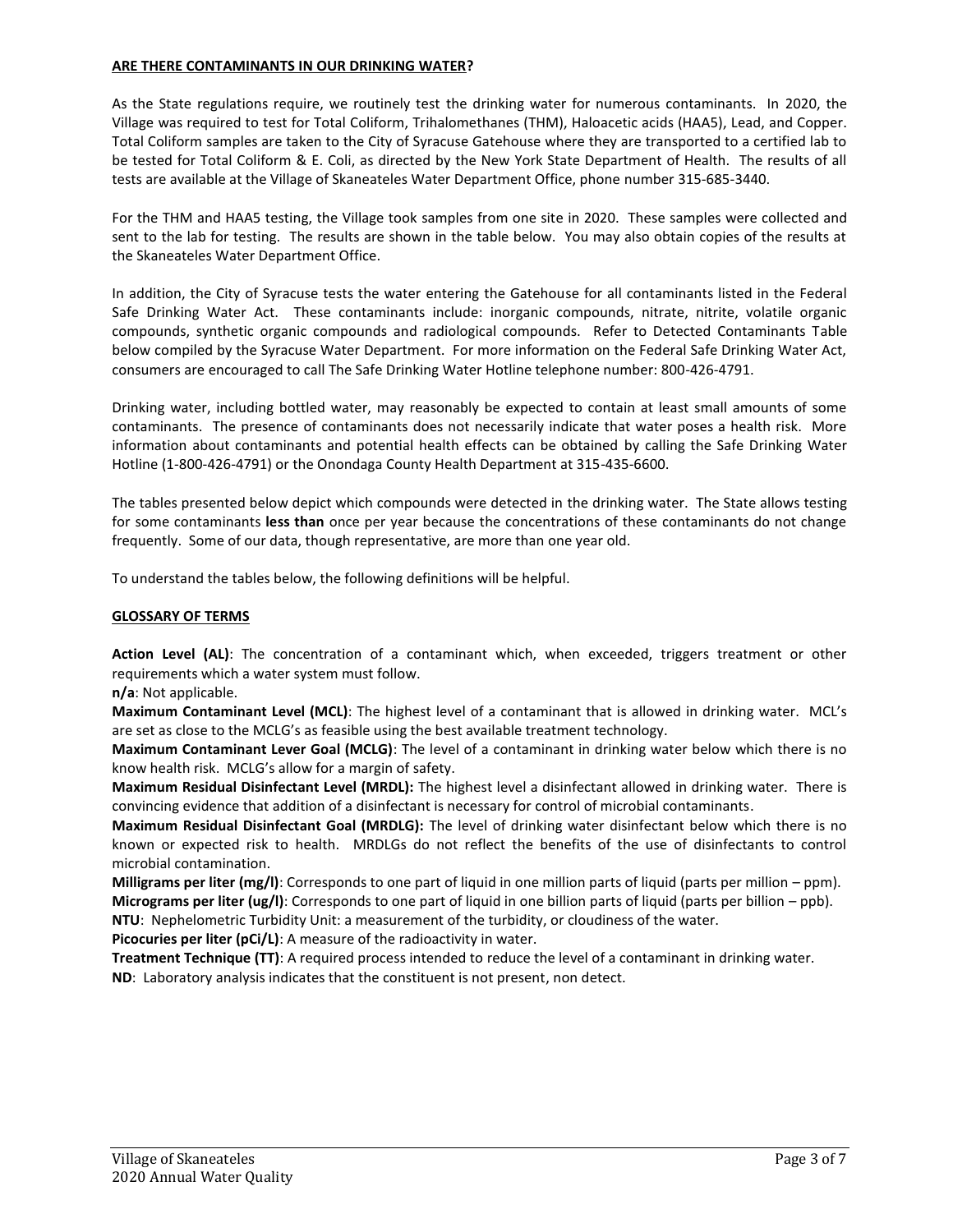## **WATER QUALITY MONITORING**

The Village Water Department, in conjunction with the City of Syracuse, conducts numerous tests of the water in order to monitor its quality and to verify compliance with state and federal requirements. The monitoring program includes the components described below. The Syracuse Water Department provides testing for Skaneateles Lake source water.

| <b>Table of Detected Contaminants: Village of Skaneateles Testing</b> |                            |                   |                                                                    |                          |                |                                        |                                                                                                                 |  |
|-----------------------------------------------------------------------|----------------------------|-------------------|--------------------------------------------------------------------|--------------------------|----------------|----------------------------------------|-----------------------------------------------------------------------------------------------------------------|--|
| Contaminant                                                           | <b>Violation</b><br>Yes/No | Date of<br>Sample | <b>Upper Bound</b><br>Level<br><b>Detected</b><br>(Avg)<br>(Range) | Unit<br>Measure-<br>ment | <b>MCLG</b>    | Regulatory<br>Limit (MCL,<br>TT or AL) | <b>Likely Source of</b><br>Contamination                                                                        |  |
| Chlorine<br>Residual                                                  | No                         | 2020<br>Weekly    | 1.27<br>$(0.46 - 2.69)$<br>(Notes 1,2)                             | mg/l                     | (MRDLG)<br>N/A | (MRDL)<br>4                            | By-product of drinking<br>water chlorination                                                                    |  |
| Lead                                                                  | No                         | July<br>2020      | 3.7<br>$(ND-6.9)$<br>(Note 3)                                      | ug/l                     | 0              | AL= $15$                               | Corrosion of household<br>plumbing systems; erosion<br>of natural deposits                                      |  |
| Copper                                                                | No                         | July<br>2020      | 0.740<br>$(0.274 - .897)$<br>(Note 4)                              | mg/l                     | 1.3            | AL= $1.3$                              | Corrosion of household<br>plumbing systems; erosion<br>of natural deposits; leaching<br>from wood preservatives |  |
| Turbidity                                                             | <b>Yes</b>                 | 2020<br>Weekly    | 0.46<br>$(0.10 - 16.76)$<br>(Note 5)                               | <b>NTU</b>               | N/A            | 5                                      | Soil run off in lake water                                                                                      |  |

#### **Notes**:

- 1. Test samples taken at Entry Point of the Skaneateles system.
- 2. Test samples taken in the Distribution System by Village of Skaneateles.
- 3. During 2020 we collected and analyzed 20 samples for lead in cooperation with the Skaneateles WDs. The upper bound level included in the table represents the  $90<sup>th</sup>$  percentile containment level. The action level for Lead was not exceeded at any of the 20 sites tested.
- 4. During 2020 we collected and analyzed 20 samples for copper in cooperation with the Skaneateles WDs. The upper bound level included in the table represents the  $90<sup>th</sup>$  percentile containment level. The action level for copper was not exceeded at any of the 20 sites tested.
- 5. Turbidity is a measure of the cloudiness of the water. We monitor it because it is a good indicator of water quality. High turbidity can hinder the effectiveness of disinfectants. State regulations require that turbidity must always be below 5 NTU. Our highest single turbidity measurement for the year (16.76 NTU) occurred on 11/22/2020. State regulations require that turbidity must always be below 5 NTU.

#### **WHAT DOES THIS INFORMATION MEAN?**

Turbidity has no health effects. However, turbidity can interfere with disinfection and provide a medium for microbial growth. Turbidity may indicate the presence of disease-causing organisms. These organisms include bacteria, viruses, and parasites, which can cause symptoms such as nausea, cramps, diarrhea, and associated headaches. Please pay special attention to the additional statements in this document regarding Cryptosporidium.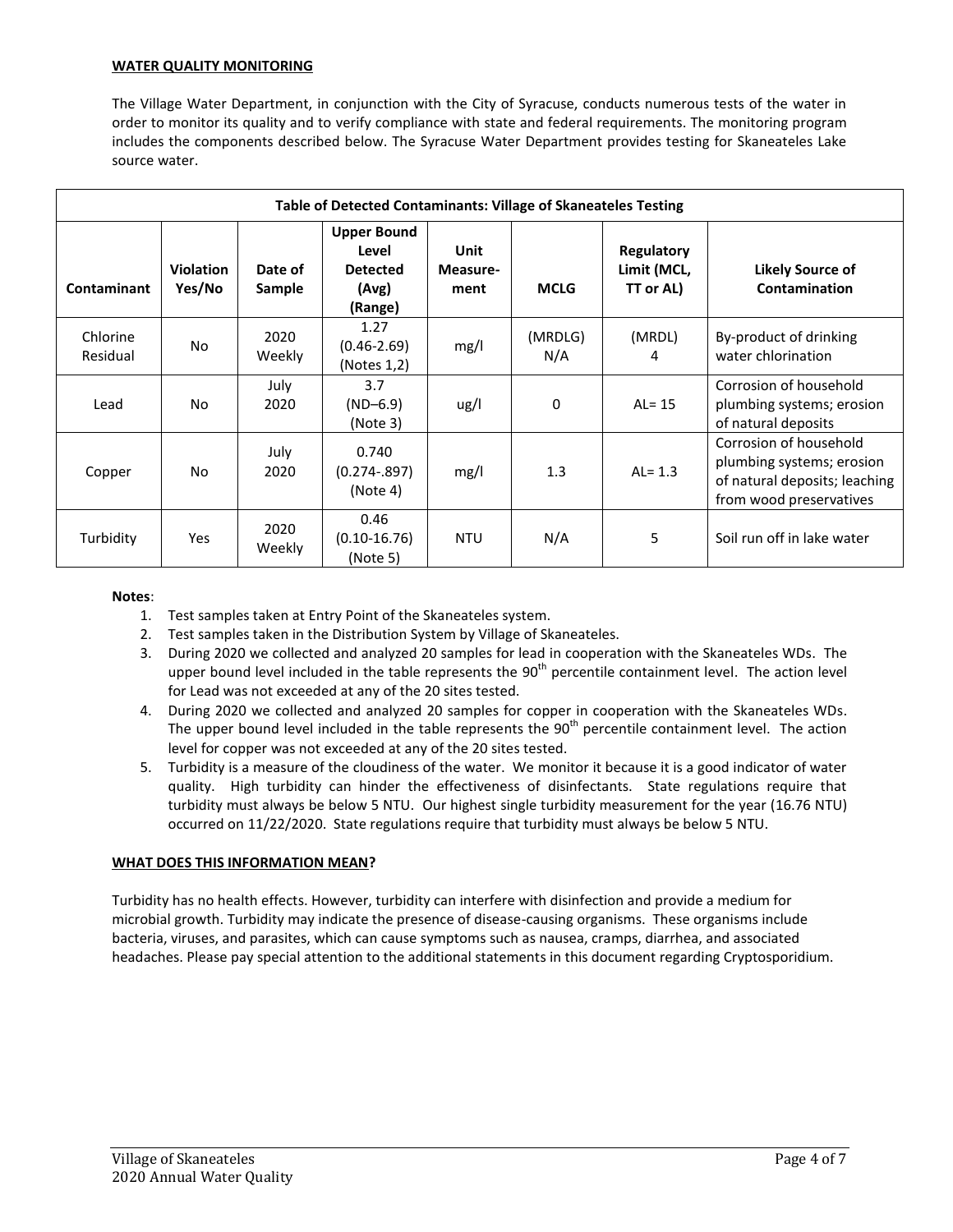| Table of Detected Contaminants: Disinfectant & Disinfection By-products<br>(Village of Skaneateles Testing) |                            |                            |                                                                 |                            |             |                                        |                                                                                                                                 |
|-------------------------------------------------------------------------------------------------------------|----------------------------|----------------------------|-----------------------------------------------------------------|----------------------------|-------------|----------------------------------------|---------------------------------------------------------------------------------------------------------------------------------|
| Contaminant                                                                                                 | <b>Violation</b><br>Yes/No | Dates of<br><b>Samples</b> | <b>Upper Bound</b><br><b>Level Detected</b><br>(Avg)<br>(Range) | Unit<br><b>Measurement</b> | <b>MCLG</b> | Regulatory<br>Limit (MCL,<br>TT or AL) | <b>Likely Source of Contamination</b>                                                                                           |
| <b>Total Trihalo</b><br><b>Methanes</b><br>$***$                                                            | <b>No</b>                  | 8/17/20                    | 46.7                                                            | ug/l                       | N/A         | 80                                     | By-Products of<br>Drinking water chlorination.<br>TTHM's form when source water<br>contains large amounts of<br>organic matter. |
| Haloacetic Acids<br>***                                                                                     | <b>No</b>                  | 8/17/20                    | 27.8                                                            | ug/l                       | N/A         | 60                                     | By-Products of<br>drinking water chlorination.                                                                                  |

- **\*\* Total Trihalomethanes** the combined concentration of the following four contaminants; Bromodichloromethane, Bromoform, Chloroform, and Dibromochloromethane.
- \*\*\* **Haloacetic acids** the combined concentration of the following five contaminants; Dibromo-, Dichloro-, Monobromo-Monochloro-, and Trichloro –, acetic acids**.**

| Table of Detected Contaminants: Skaneateles Lake Source Water (City of Syracuse Testing) |                            |                    |                                    |                                     |             |                                               |                                                                                                       |  |
|------------------------------------------------------------------------------------------|----------------------------|--------------------|------------------------------------|-------------------------------------|-------------|-----------------------------------------------|-------------------------------------------------------------------------------------------------------|--|
|                                                                                          | <b>Violation</b><br>Yes/No | Date of<br>Sample  | Level<br><b>Detected</b>           | Unit<br><b>Meas</b><br>ure-<br>ment | <b>MCLG</b> | <b>Regulatory</b><br>Limit (MCL,<br>TT or AL) | <b>Likely Source of</b><br>Contamination                                                              |  |
| <b>Barium</b>                                                                            | No                         | 6/8/20<br>11/12/20 | 0.024<br>$(0.0235 -$<br>0.0236)    | mg/l                                | 2           | 2                                             | Erosion of natural deposits                                                                           |  |
| Chloride                                                                                 | No                         | 6/8/20<br>11/12/20 | 24.25<br>$(21.8 - 26.7)$           | mg/l                                | N/A         | 250                                           | Erosion of natural deposits                                                                           |  |
| Fluoride                                                                                 | No                         | Daily              | 0.73<br>$(0.40 - 1.01)$            | mg/l                                | N/A         | 2.2                                           | Natural deposits; Water<br>additive that promotes strong<br>teeth; discharge from fertilizer          |  |
| Nitrate                                                                                  | No                         | 6/8/20             | 0.99                               | mg/l                                | 10          | 10                                            | Runoff from fertilizer use;<br>Leaching from septic tanks,<br>sewage; Erosion of natural<br>deposits. |  |
| Sodium $1$                                                                               | No                         | 6/8/20             | 10.9                               | mg/l                                | N/A         | N/A                                           | Natural deposits; road salts;<br>water softeners; animal waste                                        |  |
| Sulfate                                                                                  | No                         | 6/8/20<br>11/12/20 | 12.1<br>$(11.8-12.4)$              | mg/l                                | N/A         | 250                                           | Naturally occurring                                                                                   |  |
| Turbidity <sup>2</sup>                                                                   | Yes                        | 12/23/20           | 41.38<br>(upper level<br>detected) | <b>NTU</b>                          | n/a         | 5                                             | Soil run off in lake water                                                                            |  |

## **Notes:**

1 – Water containing more than 20 mg/l of sodium should not be used for drinking by people on severely restricted sodium diets. Water containing more than 270 mg/l of sodium should not be used for drinking by people on moderately restricted sodium diets.

2 - The City of Syracuse measures the turbidity in its raw water every 4 hours. Turbidity has no health effects. However, Turbidity can interfere with disinfection and provide a medium for microbial growth. Turbidity may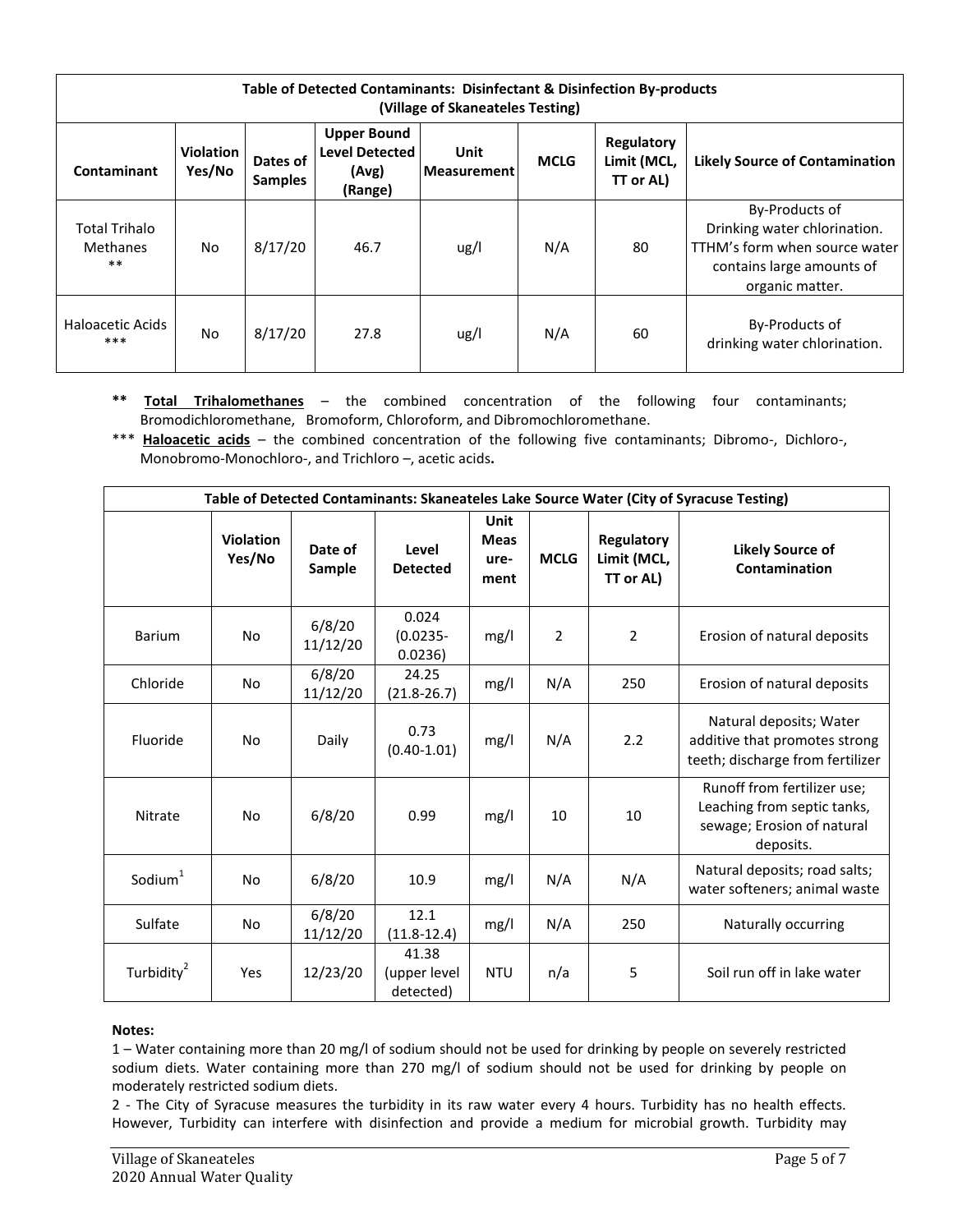indicate the presence of disease-causing organisms. These organisms include bacteria, viruses, and parasites, including Giardia Lamblia and Cryptosporidium. Please pay special attention to the additional statement in this document regarding Cryptosporidium

## **WHAT DOES THIS INFORMATION MEAN?**

The table shows that our system uncovered some problems this year. On November 15<sup>th</sup>, 16<sup>th</sup>, and 22<sup>nd</sup> 2020, and December 23<sup>rd</sup>, 2020 the turbidity levels entering the City of Syracuse's intake exceeded the maximum allowable standard of 5 Nephelometric Turbidity Units (NTU) due to high winds. Turbidity levels reached a high of 23.37 NTUs between November 15, 2020 and November 16, 2020, 19.67 NTUs on November 22, 2020, and 41.38 NTUs on December 23, 2020. Notification of this event was made to the public and the Onondaga County Health Department.

Turbidity has no health effects. However, turbidity can interfere with disinfection and provide a medium for microbial growth. Turbidity may indicate the presence of disease-causing organisms. These organisms include bacteria, viruses, and parasites, which can cause symptoms such as nausea, cramps, diarrhea, and associated headaches. Please pay special attention to the additional statements in this document regarding Cryptosporidium.

We have learned through our testing that some other contaminants have been detected; however, these contaminants were detected below the level allowed by the State.

# **IS OUR WATER SYSTEM MEETING OTHER RULES THAT GOVERN OPERATIONS?**

During 2020, our system was in compliance with applicable State drinking water operating, monitoring and reporting requirements.

## **INFORMATION ON CRYPTOSPORIDIUM AND GIARDIA**

New York State law requires water suppliers to notify their customers about the risks of Cryptosporidium and Giardia. These pathogens are of concern because they are found in surface water and ground water under the influence of surface water throughout the United States. Filtration and disinfection are the best methods for use against them, but 100% removal or inactivation cannot be guaranteed. Cryptosporidiosis and Giardiasis are intestinal illnesses caused by these microscopic parasites. Symptoms of infection include nausea, diarrhea, and cramps. Most healthy people can overcome the disease within a few weeks.

During 2020, the City of Syracuse Water Dept. took two raw water samples (one from each intake) routinely. No Cryptosporidium or Giardia were detected in any of the City of Syracuse's Raw water samples in 2020.

There have been no reports of health effects caused by *Cryptosporidium* or *Giardia* in Village potable water*,* and no analytical data to suggest that Village water customers are exposed to these microorganisms. However, the Village is subject to recent USEPA LT2 treatment requirements, which are expected to provide additional disinfection and protection from potential exposure to *Cryptosporidium* and *Giardia*. The Village has met the requirements of the new rule by installing a UV system that was placed into service on March 30, 2012.

FOR ADDITIONAL INFORMATION ON CRYPTOSPORIDIOSIS OR GIARDIASIS PLEASE CONTACT THE ONONDAGA COUNTY HEALTH DEPARTMENT AT 435-6600.

## **DO I NEED TO TAKE SPECIAL PRECAUTIONS?**

Although our drinking water met or exceeded state and federal requirements, some people may be more vulnerable to disease causing microorganisms or pathogens in drinking water than the general population. Immuno-compromised persons such as persons with cancer undergoing chemotherapy, persons who have undergone organ transplants, people with HIV/AIDS or other immune system disorders, some elderly, and infants can be particularly at risk from infections. These people should seek advice from their health care provider about their drinking water. EPA/CDC guidelines on appropriate means to lessen the risk of infection by *Cryptosporidium*, *Giardia lambia* and other microbial pathogens are available from the Safe Drinking Water Hotline (800-426-4791).